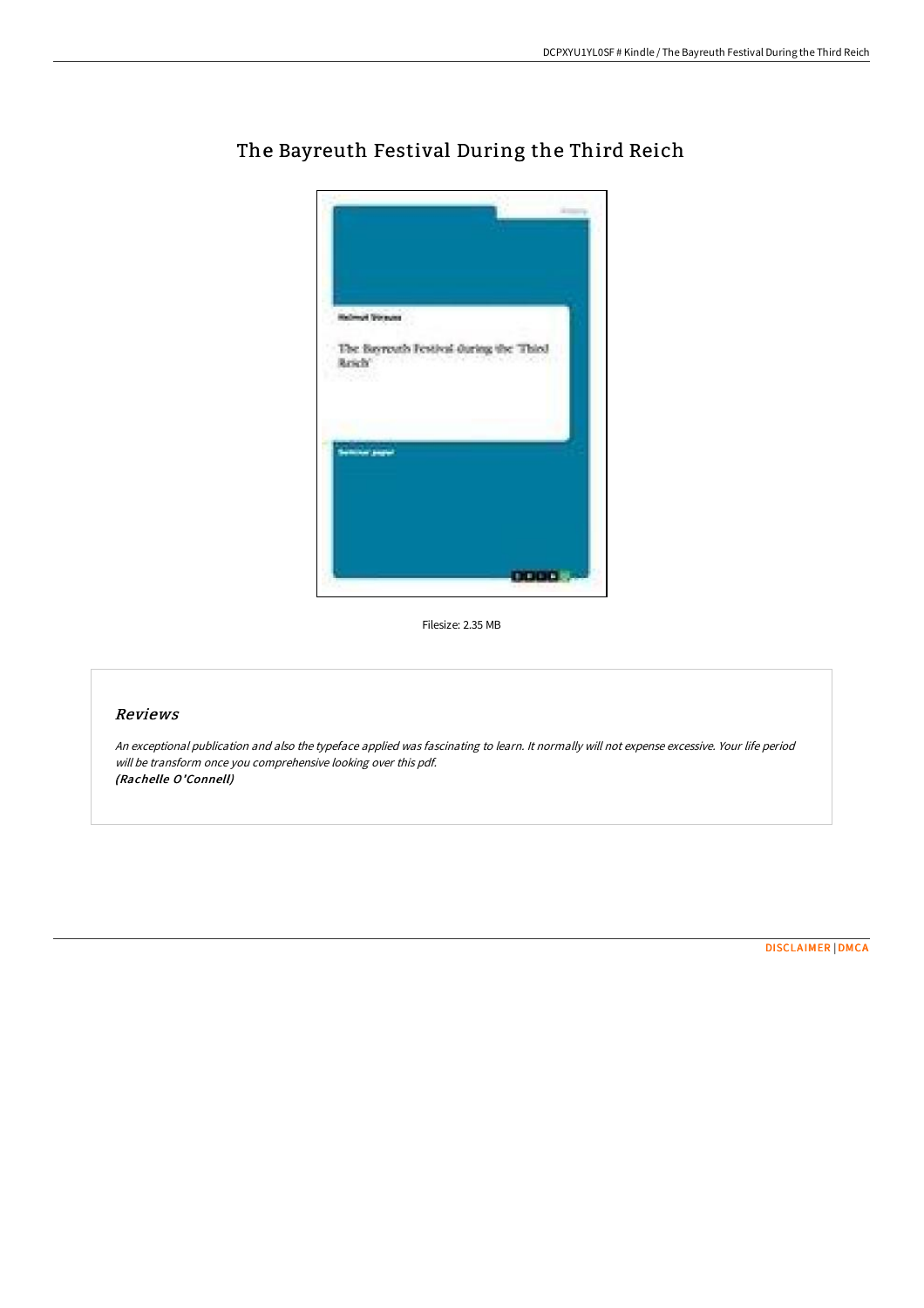## THE BAYREUTH FESTIVAL DURING THE THIRD REICH



**DOWNLOAD PDF** 

Grin Verlag. Paperback. Condition: New. 24 pages. Dimensions: 10.0in. x 7.0in. x 0.1in.Seminar paper from the year 2004 in the subject History Europe - Germany - National Socialism, World War II, grade: A (1, 0), The New School (Historical Studies), course: Modern Dictatorship and Political Religion, language: English, abstract: . . . Since its founding in 1876, the Bayreuth Festival had been a locus of representation for politically prominent figures; among the guests of the first Festival were the German Emperor Wilhelm I and the Brazilian Emperor Dom Pedro II2. In the years to come, Bayreuth would keep its meaning as a political symbol 3. From 1933 on, the Wagnerian Hitler used the Festival for both the representation of his person and his regime. The Foundations for this appropriation were both ideological and personal: Firstly, after Richard Wagners death, his Bayreuth disciples 4, grouped in the Bayreuth Circle 5 especially Hans von Wolzogen and Houston Stewart Chamberlain6, created the Bayreuth idea 7; in this process of formulating their German Wagnerism as a vlkisch ideology, they focused more on Wagners prose writings8, than on his music, and especially emphasized Wagners anti-Semitism9. 2 Eger, Manfred: Die Bayreuther Festspiele, in: Mller, UlrichWapnewski, Peter (eds. ): Richard-Wagner-Handbuch, Stuttgart 1986, p. 589-624, here: p. 596. 3 Schmidt, Michael: Bayreuth als politisches Symbol. 125 Jahre Richard-Wagner-Festspiele, in: Neue Gesellschaft. Frankfurter Hefte 48 (2001), p. 470-474. 4 Large, David Clay: Wagners Bayreuth Disciples, in: Large, David C. and Weber, William (eds. ): Wagnerism in European Culture and Politics, Ithaka and London 1984, p. 72-133. 5 Schler, Winfried: Der Bayreuther Kreis von seiner Entstehung bis zum Ausgang der Wilhelminischen ra, Mnster 1971. 6 The English-born racial theoretician Chamberlain had from 1888 on contact with Wagners widow Cosima; in 1908, he married Eva Wagner, the daughter of Richard...

B Read The [Bayreuth](http://techno-pub.tech/the-bayreuth-festival-during-the-third-reich.html) Festival During the Third Reich Online  $\sqrt{m}$ [Download](http://techno-pub.tech/the-bayreuth-festival-during-the-third-reich.html) PDF The Bayreuth Festival During the Third Reich